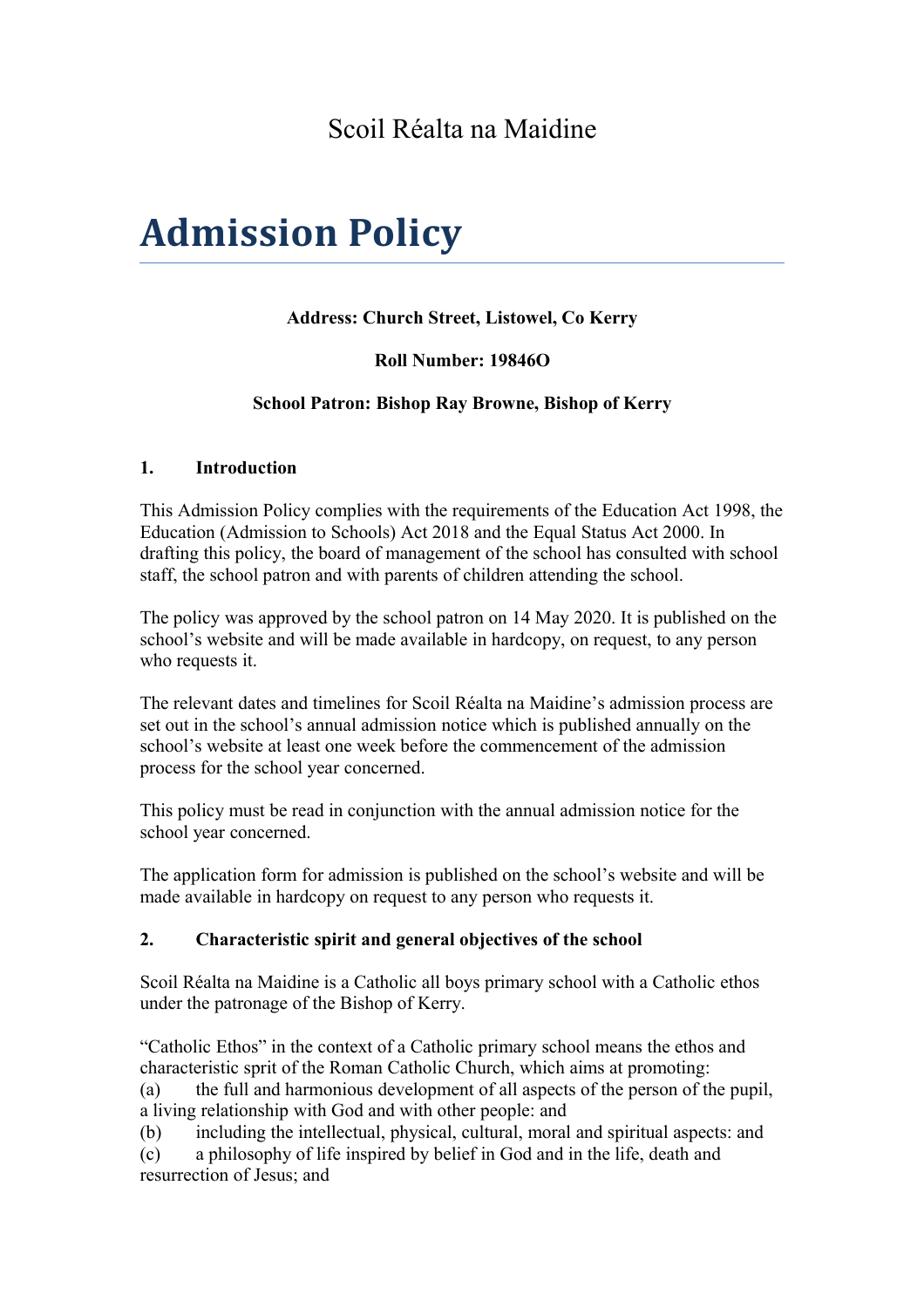(d) the formation of the pupils in the Catholic faith; and which school provides religious education for the pupils in accordance with the doctrines, practices and traditions of the Roman Catholic Church, and/or such ethos and/or characteristic spirit as may be determined or interpreted from time to time by the Irish Episcopal Conference.

In accordance with S.15 (2) (b) of the Education Act, 1998 the Board of Management of Scoil Réalta na Maidine shall uphold, and be accountable to the patron for so upholding, the characteristic spirit of the school as determined by the cultural, educational, moral, religious, social, linguistic and spiritual value and traditions which inform and are characteristic of the objectives and conduct of the school.

The school supports the principal of equality for all students regarding access to and participation in the school. The school respects the diversity of traditions, values, beliefs, languages and ways of life in society. The school acknowledges the right of parents/guardians to send their children to a school of the parents/guardians choice, subject to the resources available to the school including classroom accommodation, class size, teaching resources and financial resources and subject to the capacity of the school to provide for the needs of any applicant or student. The school is staffed in accordance with standard pupil – teacher ratios sanctioned by the Department and any additional teaching hours sanctioned by the Department in respect of curricular concessions, special needs, special programmes, etc. The school operates within the regulations laid down by the Department of Education and Skills.

The capacity of the school to implement its desired curriculum, its broad range of educational programmes, its breadth of extra-curricular activities, its school plan and policies are dependent on resources it receives. Consequently, in determining its activities and programmes for any school year the school must have due regard to the teaching, management and administrative resources and the accommodation, equipment and funding available to it.

#### **3. Admission Statement**

Scoil Réalta na Maidine will not discriminate in its admission of a student to the school on any of the following:

- (a) the gender ground of the student or the applicant in respect of the student concerned, Scoil Réalta na Maidine is an all-boys school and does not discriminate where it refuses to admit a girl applying for admission to this school,
- (b) the civil status ground of the student or the applicant in respect of the student concerned,
- (c) the family status ground of the student or the applicant in respect of the student concerned,
- (d) the sexual orientation ground of the student or the applicant in respect of the student concerned,
- (e) the religion ground of the student or the applicant in respect of the student concerned,
- (f) the disability ground of the student or the applicant in respect of the student concerned,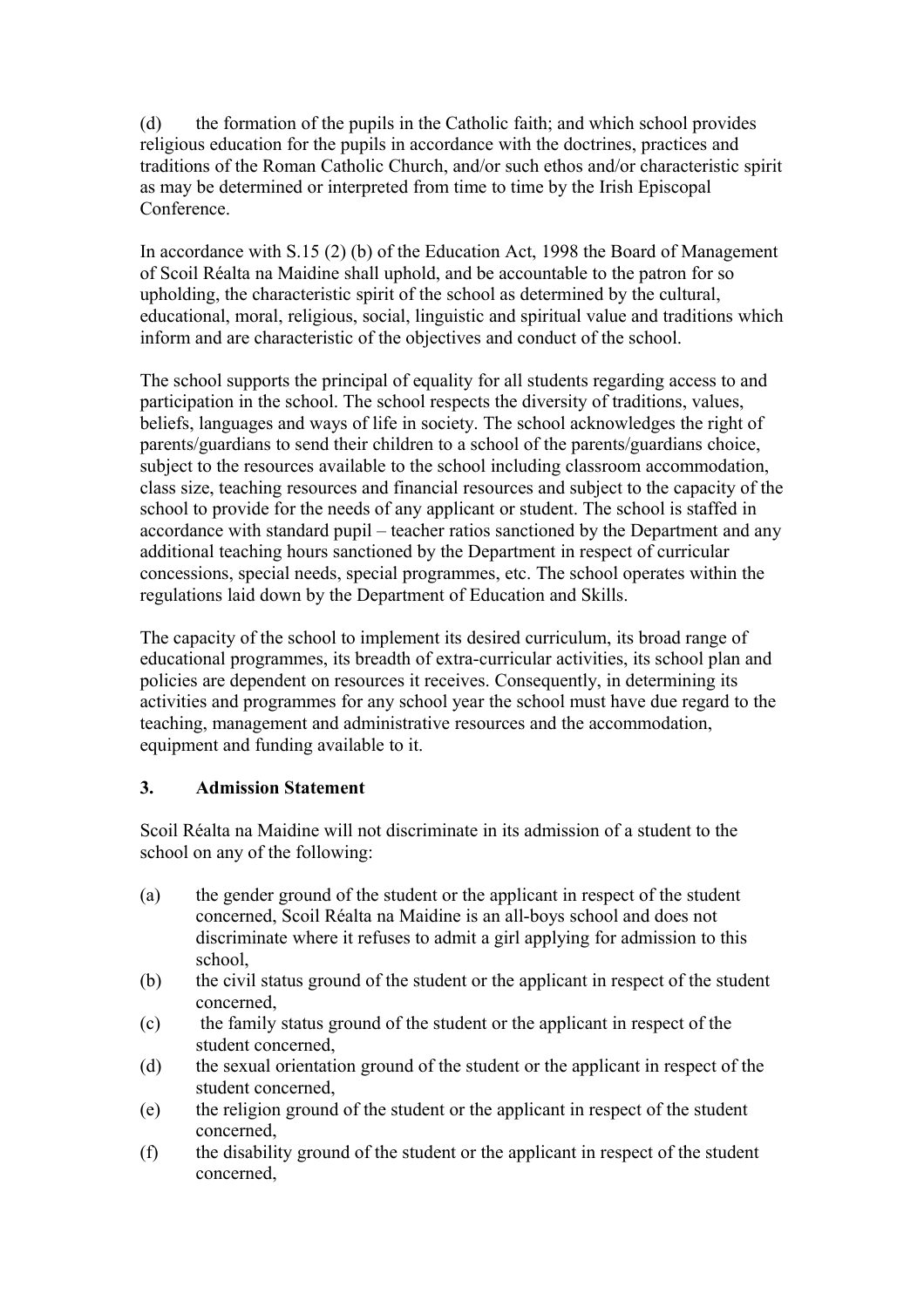- (g) the ground of race of the student or the applicant in respect of the student concerned,
- (h) the Traveller community ground of the student or the applicant in respect of the student concerned, or
- (i) the ground that the student or the applicant in respect of the student concerned has special educational needs.

As per section 61 (3) of the Education Act 1998, 'civil status ground', 'disability ground', 'discriminate', 'family status ground', 'gender ground', 'ground of race', 'religion ground', 'sexual orientation ground' and 'Traveller community ground' shall be construed in accordance with section 3 of the Equal Status Act 2000.

Scoil Réalta na Maidine is an all-boys school and does not discriminate where it refuses to admit a girl applying for admission to this school.

Scoil Réalta na Maidine is a school whose objective is to provide education in an environment which promotes certain religious values and does not discriminate in relation to the admission of a student who has applied for a place in the school in accordance with section 7A of the Equal Status Act 2000.

Scoil Réalta na Maidine is a school whose objective is to provide education in an environment which promotes certain religious values and does not discriminate where it refuses to admit as a student a person who is not Catholic and it is proved that the refusal is essential to maintain the ethos of the school.

Scoil Réalta na Maidine is a school which has established two special education classes, a class for pupils with Multiple Disabilities and a class for pupils with Autism, with the approval of the Minister for Education and Skills, which provides an education exclusively for students with a category or categories of special educational needs specified by the Minister and may refuse to admit to the class a student who does not have the category of needs specified.

#### **4. Categories of Special Educational Needs catered for in the special classes**

Scoil Réalta na Maidine with the approval of the Minister for Education and Skills, has established a class to provide an education exclusively for students with Autism and has established a class to provide an education exclusively for students with Multiple Disabilities.

#### **5. Admission of Students**

This school shall admit each student seeking admission except where –

- a) the school is oversubscribed (please see section 6 below for further details)
- b) a parent of a student, when required by the principal in accordance with section 23(4) of the Education (Welfare) Act 2000, fails to confirm in writing that the code of behaviour of the school is acceptable to him or her and that he or she shall make all reasonable efforts to ensure compliance with such code by the student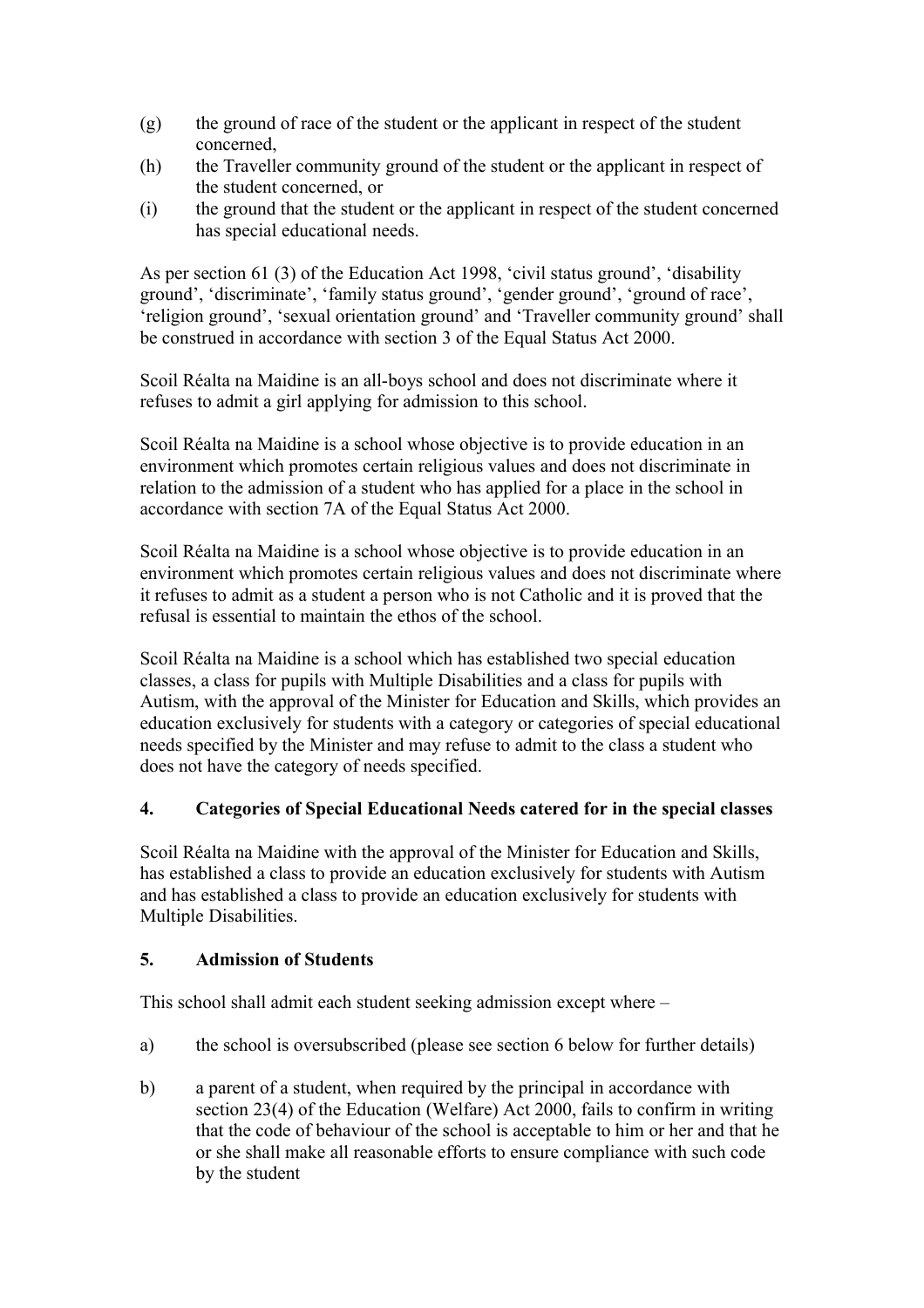Scoil Réalta na Maidine provides education exclusively for boys and may refuse to admit as a student a person who is not of the gender provided for by this school.

Scoil Réalta na Maidine is a Catholic school and may refuse to admit as a student a person who is not of Catholic denomination where it is proved that the refusal is essential to maintain the ethos of the school.

The special classes attached to Scoil Réalta na Maidine provide an education exclusively for students with Autism in one class and Multiple Disabilities in the second special education class and the school may refuse admission to these classes, where the student concerned does not have the specified category of special educational needs provided for in either class.

#### **6. Oversubscription**

In the event that the school is oversubscribed, the school will, when deciding on applications for admission, apply the following selection criteria in the order listed below to those applications that are received within the timeline for receipt of applications as set out in the school's annual admission notice.

#### **Priority Criterion:**

- 1. Priority given to brothers of children already in the school or who have attended in the past. If the class is over-subscribed on the basis of this criterion, then places will be allocated on the basis of age, starting with the oldest applicant, until all places are allocated.
- 2. Families whose primary residence is either:
	- (a) In the immediate areas of Listowel Parish, starting closest to the school within the Parish; or
	- (b) In Listowel Parish within a 2 mile distance by road from the school. If the class is oversubscribed within the application of this particular criterion, then the furthest from the school under either (a) or (b) will be eliminated first.
- 3. Children of current school staff with priority given to the oldest of these children.
- 4. Children of parents who are past pupils of the school. If the class is oversubscribed in this particular criterion, then those whose primary residence is furthest from the school will be eliminated first.
- 5. If space is still available, class numbers are completed from the Waiting List, which is compiled and ordered according to the date of the original application. The criteria are listed in order of priority when spaces are allocated under criterion 1 and space is still available, then criterion 2 comes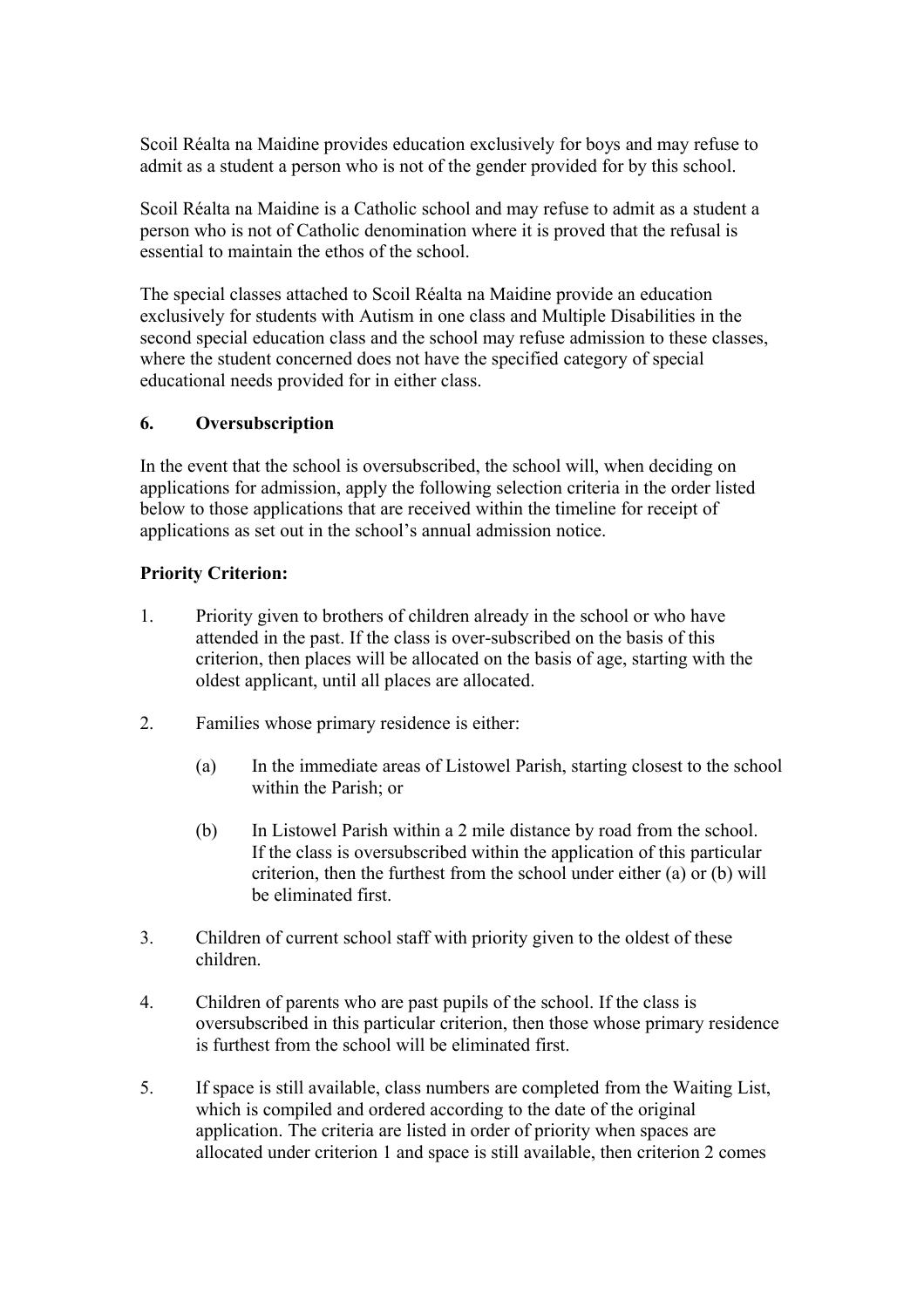into play and so on. This prioritization proceeds until all places have been allocated.

In the event that there are two or more students tied for a place or places in any of the selection criteria categories above (the number of applicants exceeds the number of remaining places), the following arrangements will apply:

Pupils will be prioritised according to age, oldest receives priority.

# **7. What will not be considered or taken into account**

In accordance with section  $62(7)(e)$  of the Education Act, the school will not consider or take into account any of the following in deciding on applications for admission or when placing a student on a waiting list for admission to the school:

- (a) a student's prior attendance at a pre-school or pre-school service, including naíonraí;
- (b) the payment of fees or contributions (howsoever described) to the school;

(c) a student's academic ability, skills or aptitude; other than in relation to: admission to a special class insofar as it is necessary in order to ascertain whether or not the student has the category of special educational needs concerned

- (d) the occupation, financial status, academic ability, skills or aptitude of a student's parents;
- (e) a requirement that a student, or his or her parents, attend an interview, open day or other meeting as a condition of admission;
- (f) a student's connection to the school by virtue of a member of his or her family attending or having previously attended the school; (other than in the case of Criteria 1 and Criteria 4 above)
- (g) the date and time on which an application for admission was received by the School.

This is subject to the application being received at any time during the period specified for receiving applications set out in the annual admission notice of the school for the school year concerned.

This is also subject to the school making offers based on existing waiting lists (up until 31 January 2025 only).

# **8. Decisions on applications**

All decisions on applications for admission to Scoil Réalta na Maidine will be based on the following: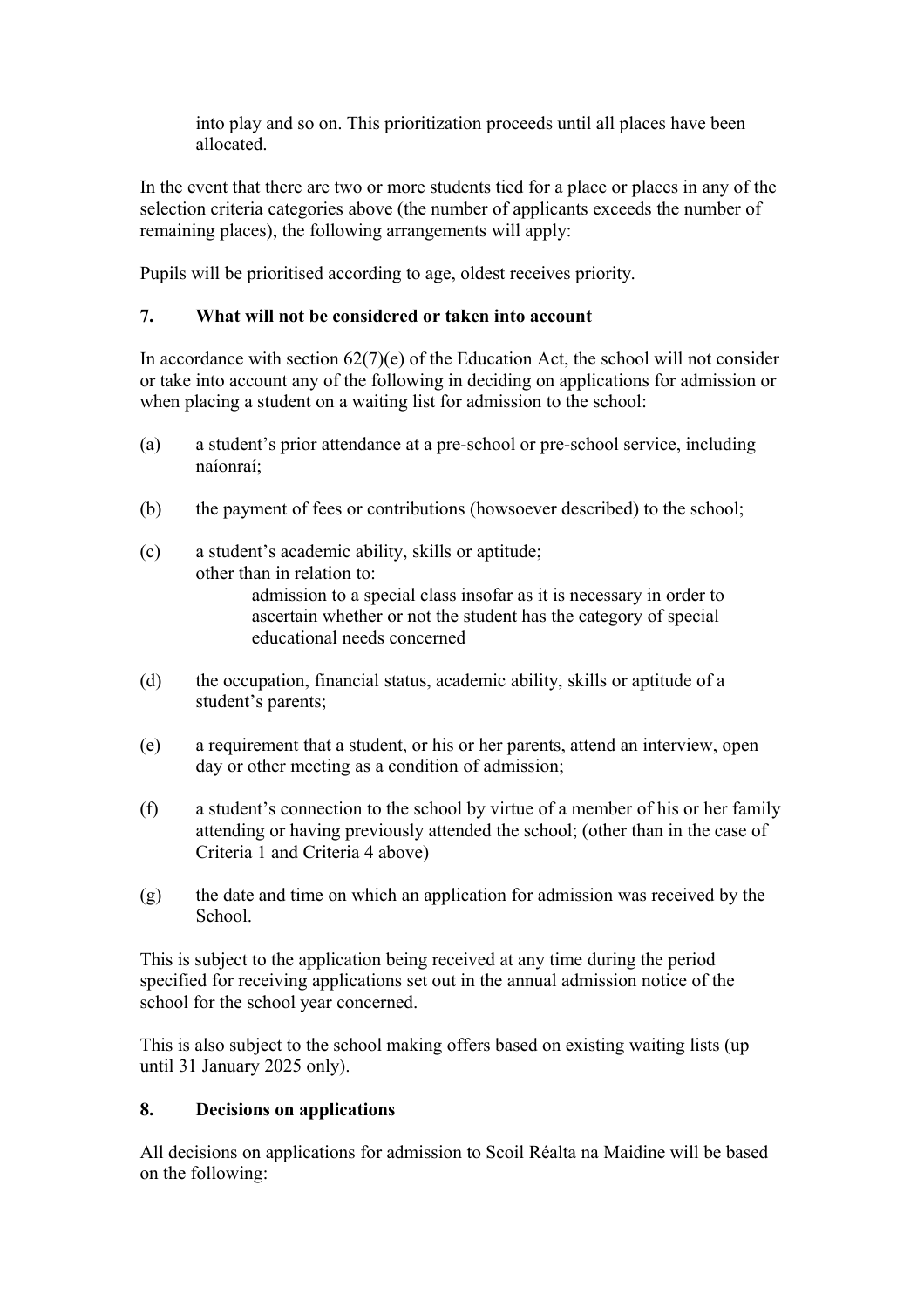- Our school's admission policy
- The school's annual admission notice
- The information provided by the applicant in the school's official application form received during the period specified in our annual admission notice for receiving applications

(Please see section 14 below in relation to applications received outside of the admissions period and section 15 below in relation to applications for places in years other than the intake group.)

Selection criteria that are not included in our school admission policy will not be used to make a decision on an application for a place in our school.

#### **9. Notifying applicants of decisions**

Applicants will be informed in writing as to the decision of the school, within the timeline outlined in the annual admissions notice.

If a student is not offered a place in our school, the reasons why they were not offered a place will be communicated in writing to the applicant, including, where applicable, details of the student's ranking against the selection criteria and details of the student's place on the waiting list for the school year concerned.

Applicants will be informed of the right to seek a review/right of appeal of the school's decision (see section 18 below for further details).

#### **10. Acceptance of an offer of a place by an applicant**

In accepting an offer of admission from Scoil Réalta na Maidine, you must indicate:

- (i) whether or not you have accepted an offer of admission for another school or schools. If you have accepted such an offer, you must also provide details of the offer or offers concerned; and
- (ii) whether or not you have applied for and awaiting confirmation of an offer of admission from another school or schools, and if so, you must provide details of the other school or schools concerned.

#### **11. Circumstances in which offers may not be made or may be withdrawn**

An offer of admission may not be made or may be withdrawn by Scoil Réalta na Maidine where:

- (i) it is established that information contained in the application is false or misleading;
- (ii) an applicant fails to confirm acceptance of an offer of admission on or before the date set out in the annual admission notice of the school;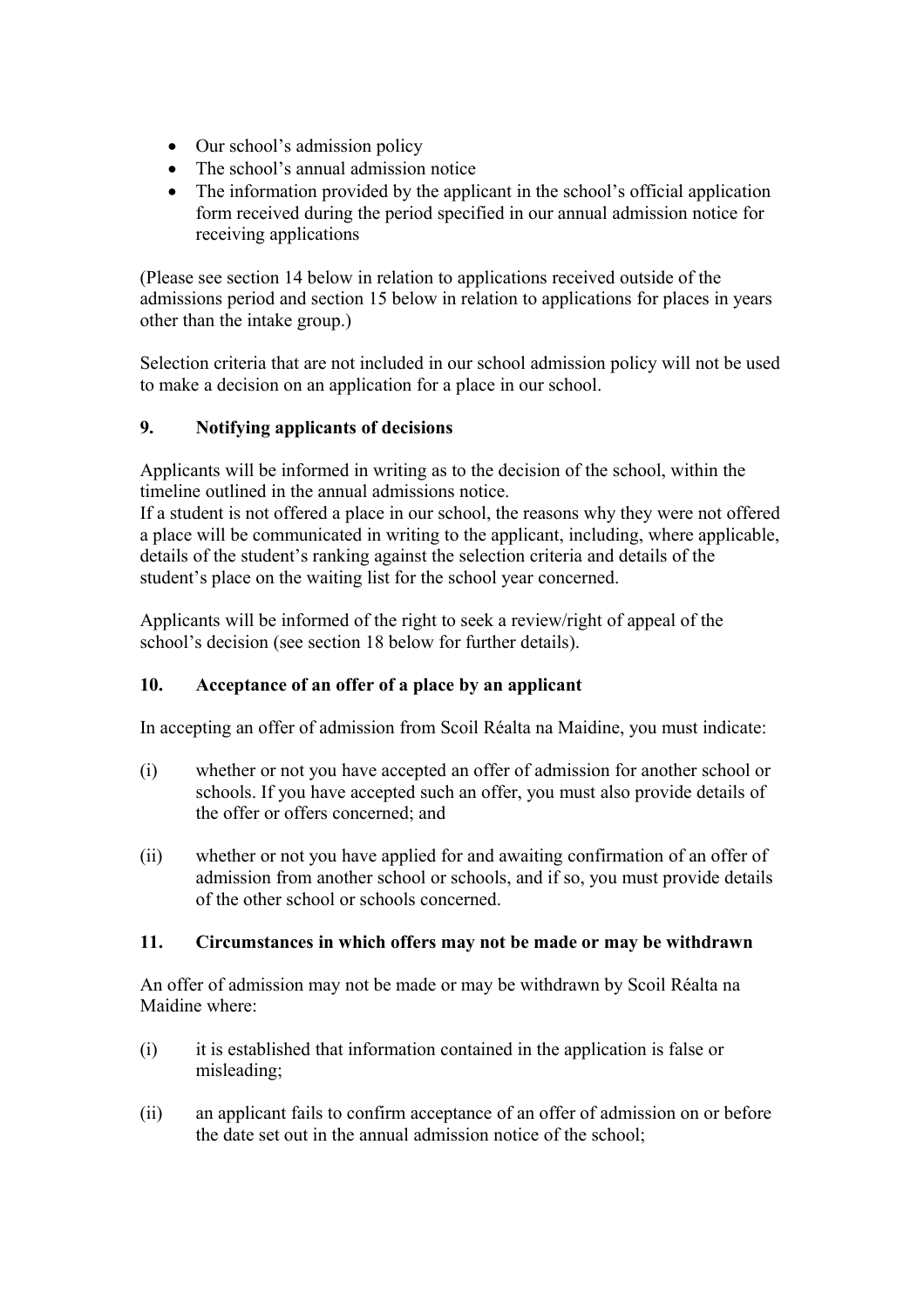- (iii) the parent of a student, when required by the principal in accordance with section 23(4) of the Education (Welfare) Act 2000, fails to confirm in writing that the code of behaviour of the school is acceptable to him or her and that he or she shall make all reasonable efforts to ensure compliance with such code by the student; or
- (iv) an applicant has failed to comply with the requirements of 'acceptance of an offer' as set out in section 10 above.

#### **12. Sharing of Data with other schools**

Applicants should be aware that section 66(6) of the Education (Admission to Schools) Act 2018 allows for the sharing of certain information between schools in order to facilitate the efficient admission of students.

Section 66 (6) allows a school to provide a patron or another board of management with a list of the students in relation to whom –

- (i) an application for admission to the school has been received,
- (ii) an offer of admission to the school has been made, or
- (iii) an offer of admission to the school has been accepted.

The list may include any or all of the following:

- (i) the date on which an application for admission was received by the school;
- (ii) the date on which an offer of admission was made by the school;
- (iii) the date on which an offer of admission was accepted by an applicant;

(iv) a student's personal details including his name, address, date of birth and personal public service number (within the meaning of section 262 of the Social Welfare Consolidation Act 2005).

#### **13. Waiting list in the event of oversubscription**

In the event of there being more applications to the school year concerned than places available, a waiting list of students whose applications for admission to Scoil Réalta na Maidine were unsuccessful due to the school being oversubscribed will be compiled and will remain valid for the school year in which admission is being sought.

Placement on the waiting list of Scoil Réalta na Maidine is in the order of priority assigned to the students' applications after the school has applied the selection criteria in accordance with this admission policy.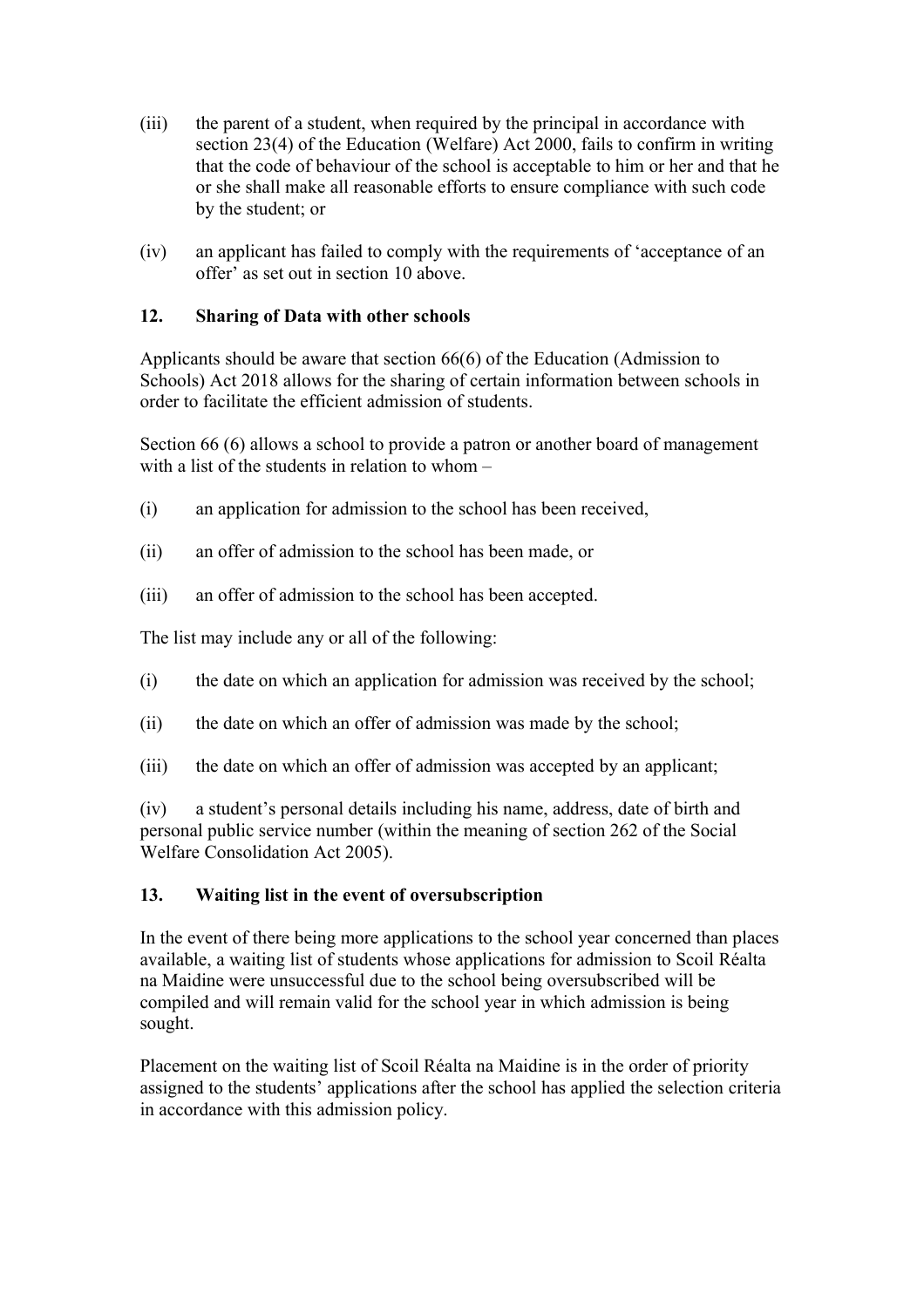Applicants whose applications are received after the closing date, outlined in the Annual Admission Notice, will be placed at the end of the waiting list in order of the date of receipt of the application.

Offers of any subsequent places that become available for and during the school year in relation to which admission is being sought will be made to those students on the waiting list, in accordance with the order of priority in relation to which the students have been placed on the list.

# **14. Late Applications**

All applications for admission received after the closing date as outlined in the annual admission notice will be considered and decided upon in accordance with our school's admissions policy, the Education Admissions to School Act 2018 and any regulations made under that Act.

Late applicants will be notified of the decision in respect of their application no later than three weeks after the date on which the school received the application. Late applicants will be offered a place if there is place available. In the event that there is no place available, the name of the applicant will be added to the waiting list as set out in Section 13.

#### **15. Procedures for admission of students to other years and during the school year**

# **Priority Criterion**

- 1. Priority is given to brothers of children already in the school or who have attended the school in the past.
- 2. Families whose primary residence is either (a) in the immediate areas of Listowel Parish, starting closest to the school and radiating outwards from the school within the parish or (b) in Listowel Parish within a 2 mile distance by road from the school, or who are in the process of moving to either of these areas.
- 3. Children of current school staff.
- 4. Children of parents who are past pupils of the school.

All children who enrol are expected to comply with and support the school's Code of Behaviour as well as the school's designated policies on Curriculum, Organisation and Management.

The procedures of the school in relation to the admission of students who are not already admitted to the school, after the commencement of the school year in which admission is sought, are as follows:

1. Pupils with special education needs meeting the criteria for either special class in the school.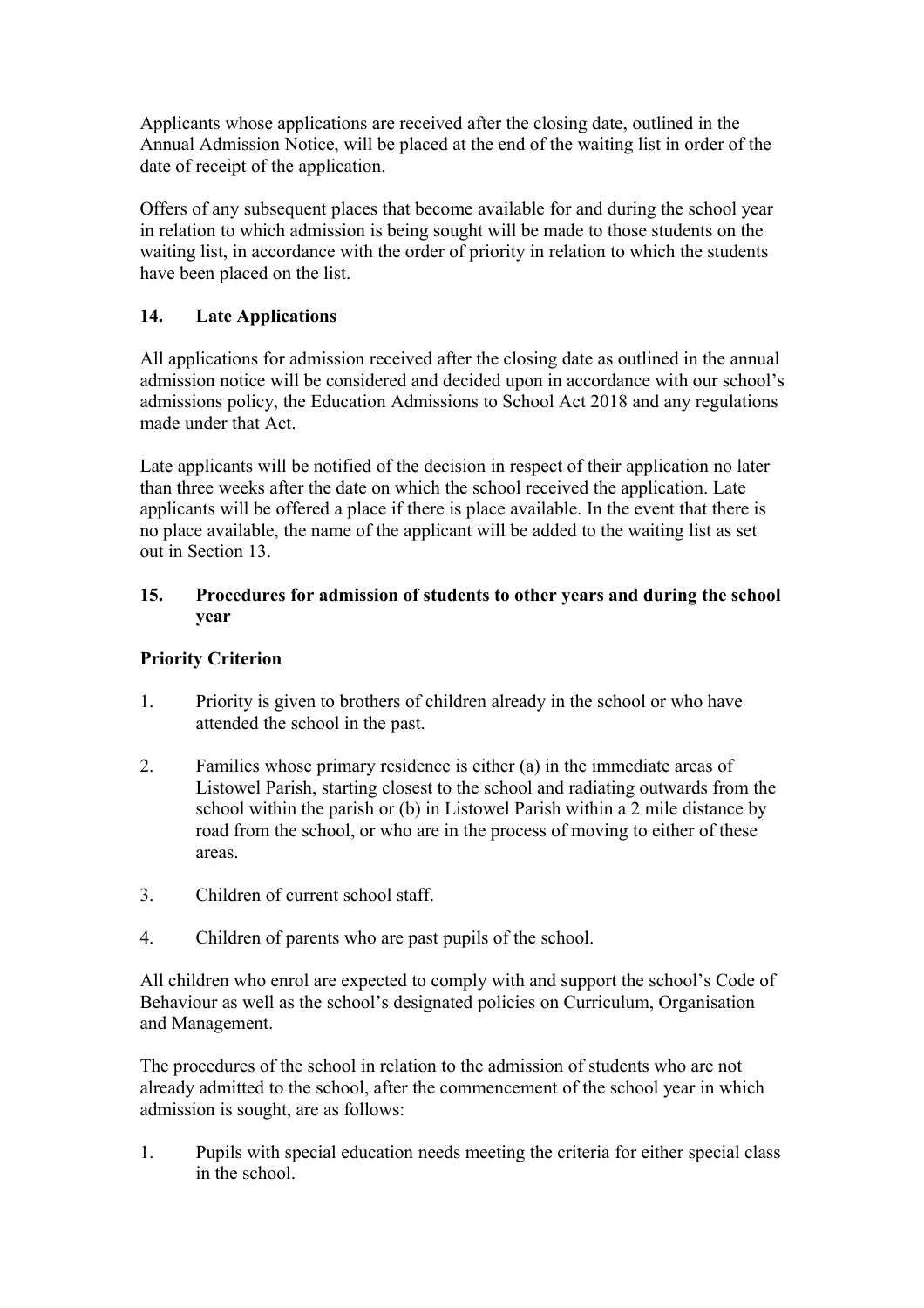2. Pupils wishing to enrol during a school year are enrolled subject to the Rules for National Schools Education Welfare Act, the school's Admission Policy and the spaces available in existing classes

#### **16. Declaration in relation to the non-charging of fees**

The board of Scoil Réalta na Maidine or any persons acting on its behalf will not charge fees for or seek payment or contributions (howsoever described) as a condition of:

- (a) an application for admission of a student to the school, or
- (b) the admission or continued enrolment of a student in the school.

## **17. Arrangements regarding students not attending religious instruction**

The following are the school's arrangements for students, where the parents have requested that the student attend the school without attending religious instruction in the school. These arrangements will not result in a reduction in the school day of such students.

- 1. A written request must be sent to the Principal. A meeting will then be arranged with Parents/Guardians to discuss how the request may be accommodated by the school.
- 2. The pupil remains in his mainstream class and is provided with suitable reading material or work within their capabilities and engages in the given task independently for the duration of religious instruction.

#### **18. Reviews/appeals**

#### **Review of decisions by the board of Management**

The parent of the student may request the board to review a decision to refuse admission. Such requests must be made in accordance with Section 29C of the Education Act 1998.

The timeline within which such a review must be requested and the other requirements applicable to such reviews are set out in the procedures determined by the Minister under section 29B of the Education Act 1998 which are published on the website of the Department of Education and Skills.

The board will conduct such reviews in accordance with the requirements of the procedures determined under Section 29B and with section 29C of the Education Act 1998.

Note: Where an applicant has been refused admission due to the school being oversubscribed, the applicant must request a review of that decision by the board of management prior to making an appeal under section 29 of the Education Act 1998.